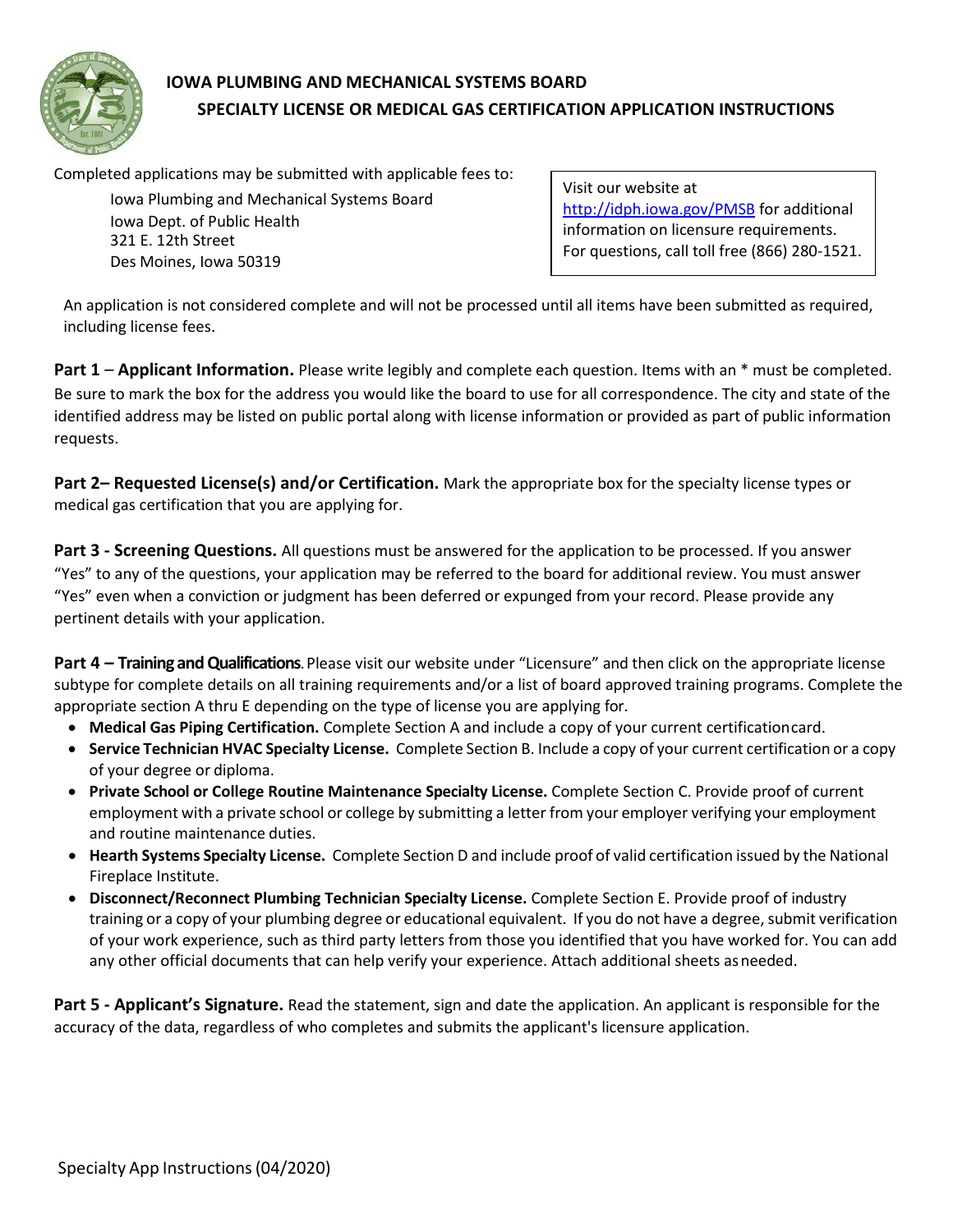#### **Fee Information**

Fees are prorated based on the date of application & length of time the license is valid for. Fees apply per license. If applying for more than one license or certification on a single application, include the appropriate fee for each license type.

| <b>Date Application Submitted</b> | <b>Specialty License Fee</b> | <b>Medical Gas Piping</b><br><b>Installer</b> |
|-----------------------------------|------------------------------|-----------------------------------------------|
| 07/01/2020 to 12/31/2020          | \$50.00                      | \$75.00                                       |
| 01/01/2021 to 06/30/2021          | \$41.70                      | \$62.55                                       |
| 07/01/2021 to 12/31/2021          | \$33.35                      | \$50.03                                       |
| 01/01/2022 to 06/30/2022          | \$25.00                      | \$37.50                                       |
| 07/01/2022 to 12/31/2022          | \$16.65                      | \$24.98                                       |
| 01/01/2023 to 06/30/2023          | \$8.35                       | \$12.53                                       |

| Fee Due From Above:                                            |          |         |
|----------------------------------------------------------------|----------|---------|
| If applying for more than one license, additional license fee: |          |         |
| Fee Above Paper Application Fee:                               |          | \$25.00 |
| <b>Total Due:</b>                                              | $\equiv$ |         |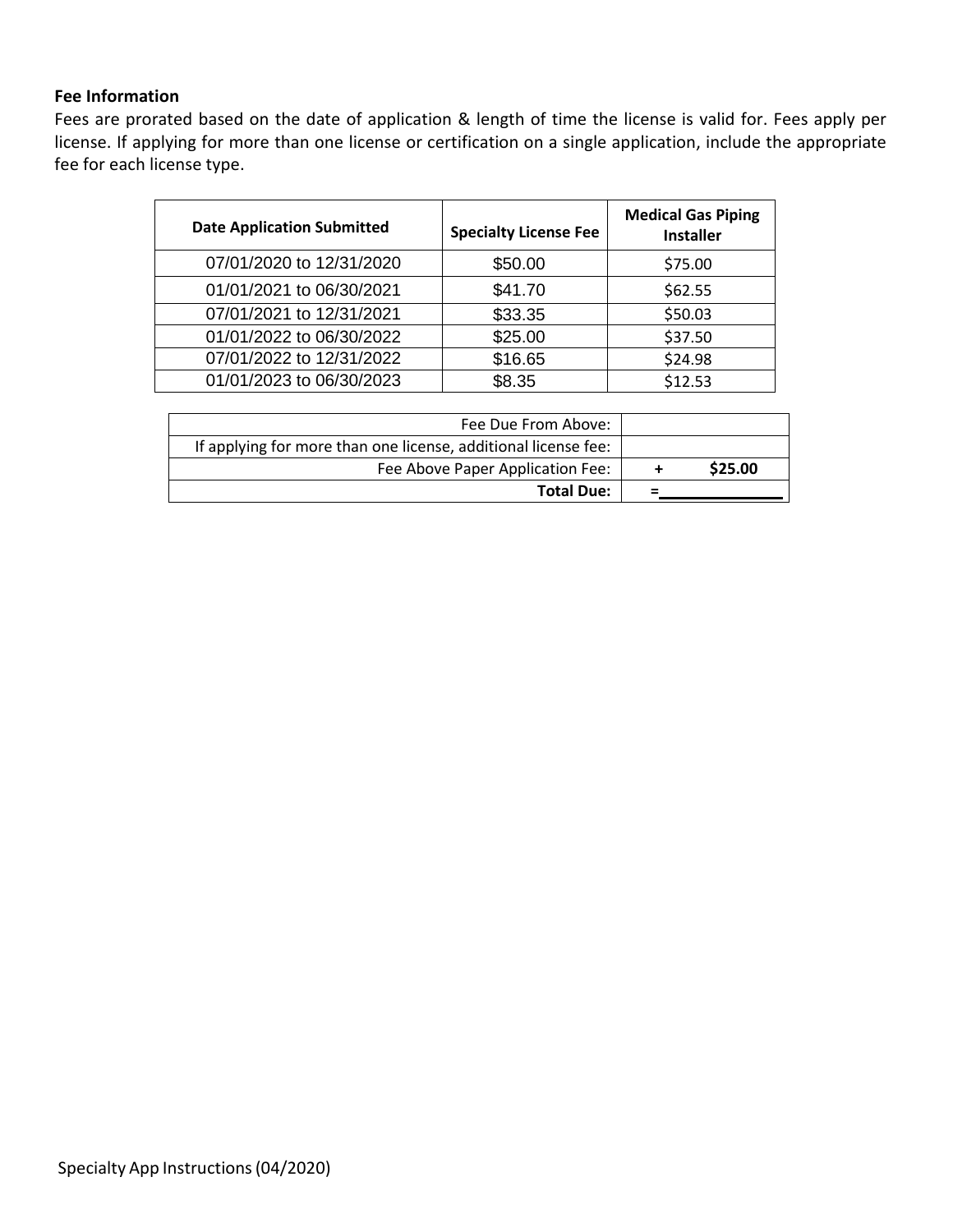

# **Iowa Plumbing & Mechanical Systems Board Specialty License & Medical Gas Certification Application**

Mail completed application and fee to: Plumbing & Mechanical Systems Board – IDPH 321 E. 12th St.; Des Moines, IA 50319

#### **Part 1 - Applicant Information – All items indicated with an \* must be completed.**

| Name (First, MI, Last) *                                                                                                                                                                      |                       |          | Telephone *(           |                          |
|-----------------------------------------------------------------------------------------------------------------------------------------------------------------------------------------------|-----------------------|----------|------------------------|--------------------------|
| Personal Mailing Address*                                                                                                                                                                     |                       |          | E-mail Address         |                          |
| $City *$                                                                                                                                                                                      | State *               | County * |                        | Zip Code *               |
| <b>Business Name</b>                                                                                                                                                                          |                       |          | Telephone (            |                          |
| <b>Business Address</b>                                                                                                                                                                       |                       |          |                        |                          |
| <b>Business City</b>                                                                                                                                                                          | <b>Business State</b> |          | <b>Business County</b> | <b>Business Zip Code</b> |
| Please check which address to send correspondence: Personal $\Box$ Business $\Box$<br>**The city/state of this address may be listed on public portal search along with your license details. |                       |          |                        |                          |

**Privacy Act Notice:** Disclosure of your Social Security Number is required by 42 U.S.C. § 666(a)(13), Iowa Code §252J.8(1), §261.126(1), and §272D.8(1). The number will be used in connection with the collection of child support obligations, college student loan obligations, and debts owed to the state of Iowa, and as an internal means to accurately identify licensees, and may also be shared with taxing authorities as allowed by law including Iowa Code § 421.18.

| Social Security Number * | Date of Birth * |
|--------------------------|-----------------|
|                          |                 |

#### **Part 2 – Requested License(s) and/or Certification**

| Designate Type of License:                                                                                      |
|-----------------------------------------------------------------------------------------------------------------|
| $\Box$ Medical Gas Piping Certification (Complete Section A & attach proof of certification.)                   |
| □ Service Technician HVAC Specialty License (Complete Section B & attach proof of certification or degree.)     |
| □ Private School or College Routine Maintenance License (Complete Section C & attach letter from employer.)     |
| $\Box$ Hearth Systems Specialty License (Complete Section D & attach proof of certification or other training.) |
| □ Disconnect/Reconnect Plumbing Technician Specialty License (Complete Section E & attach proof of training.)   |
|                                                                                                                 |
| Deal Organization Organizació (Allaceadoral)                                                                    |

### **Part 3 – Screening Questions \* (All required)**

**The following questions must be answered.** If you answer "Yes" to questions below (1) attach a signed letter of explanation providing the details of the incident, (2) attach a copy of any court ordered evaluations, showing completion and recommendations, and (3) attach a copy of all official court documents regarding your conviction/malpractice suit, including final disposition and/or settlement. Your application will be referred to the Iowa Plumbing and Mechanical Systems Board for review. You must answer "Yes" even when a conviction or judgment has been deferred or expunged from yourrecord.

| Do you have a medical condition, which in any way currently impairs or limits your ability to perform the<br>duties of this profession? Medical Condition: means any physiological, mental, or psychological condition,<br>impairment, or disorder, including drug addiction and alcoholism. | $\Box$ Yes<br>$\Box$ No |
|----------------------------------------------------------------------------------------------------------------------------------------------------------------------------------------------------------------------------------------------------------------------------------------------|-------------------------|
| Have you, within the past 5 years, engaged in the illegal or improper use of drugs or other chemical<br>substances?                                                                                                                                                                          | $\Box$ Yes<br>$\Box$ No |
| Have you ever been convicted of, or entered a plea of no contest to a misdemeanor or felony crime?<br>(Other than minor traffic violations with fines under \$250). You must answer YES, if the court expunged<br>the matter or the court deferred judgment.                                 | $\Box$ Yes<br>∐ No      |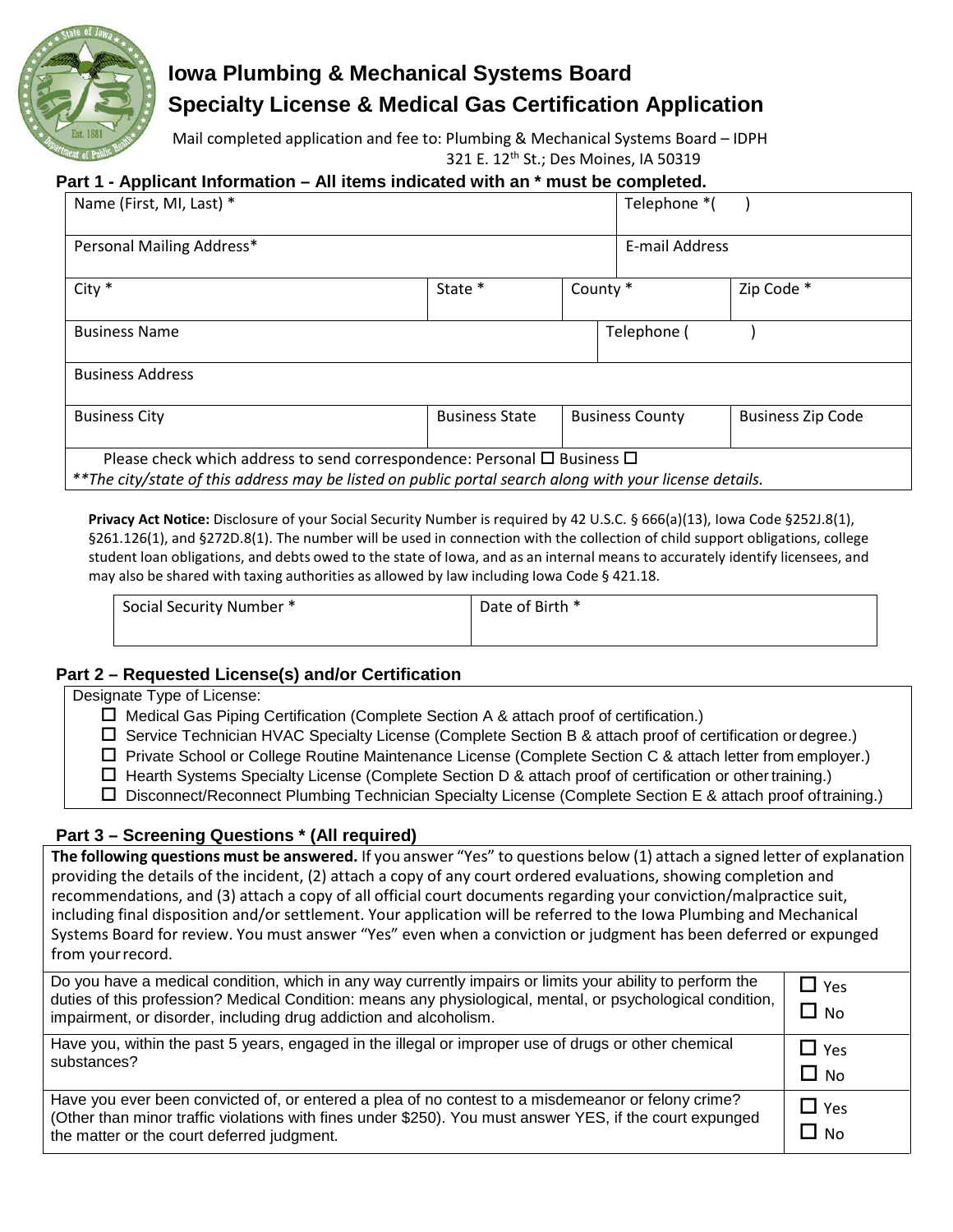| Has any state or other jurisdiction of the United States or any other nation ever limited, restricted, warned,<br>censured, placed on probation, suspended, revoked, or otherwise disciplined a professional license,<br>permit, registration, or certification issued to you? | $\Box$ Yes<br>$\Box$ No |
|--------------------------------------------------------------------------------------------------------------------------------------------------------------------------------------------------------------------------------------------------------------------------------|-------------------------|
| Have there ever been judgments or settlements paid on your behalf as a result of a professional liability<br>case?                                                                                                                                                             | $\Box$ Yes<br>$\Box$ No |
| Have you ever had a license, permit, registration, or certification denied, suspended, revoked, or otherwise<br>disciplined by a certification body?                                                                                                                           | $\Box$ Yes<br>$\Box$ No |
| If answering Yes to any of the screening questions, please explain. Attach additional sheets if necessary.                                                                                                                                                                     |                         |
| <b>Part 4 – Training &amp; Qualifications</b>                                                                                                                                                                                                                                  |                         |

| <b>Section A - Medical Gas Piping Certification</b>                                                                                                                                                                                                                                                                                                                                                                                              |                                                                                                                      |                         |                                                                                                                                                                                                                                     |
|--------------------------------------------------------------------------------------------------------------------------------------------------------------------------------------------------------------------------------------------------------------------------------------------------------------------------------------------------------------------------------------------------------------------------------------------------|----------------------------------------------------------------------------------------------------------------------|-------------------------|-------------------------------------------------------------------------------------------------------------------------------------------------------------------------------------------------------------------------------------|
| Select training provider & attach copy of certification:                                                                                                                                                                                                                                                                                                                                                                                         |                                                                                                                      |                         |                                                                                                                                                                                                                                     |
|                                                                                                                                                                                                                                                                                                                                                                                                                                                  | $\Box$ National Inspection Testing Certification Corp. (NITC)<br>$\Box$ Medical Gas Management (MGM)                 |                         |                                                                                                                                                                                                                                     |
| $\Box$ Airgas Medical Gas Services Inc (AMS)                                                                                                                                                                                                                                                                                                                                                                                                     |                                                                                                                      |                         | □ Environmental & Medical Gas Services (EMGS)                                                                                                                                                                                       |
| □ Medical Gas Training & Consulting (MGTC)                                                                                                                                                                                                                                                                                                                                                                                                       |                                                                                                                      | $\Box$ Other:           |                                                                                                                                                                                                                                     |
| <b>Certification Number:</b>                                                                                                                                                                                                                                                                                                                                                                                                                     |                                                                                                                      | <b>Expiration Date:</b> |                                                                                                                                                                                                                                     |
| <b>Brazing Number:</b>                                                                                                                                                                                                                                                                                                                                                                                                                           |                                                                                                                      | <b>Expiration Date:</b> |                                                                                                                                                                                                                                     |
| <b>Section B - Service Technician HVAC Specialty License</b>                                                                                                                                                                                                                                                                                                                                                                                     |                                                                                                                      |                         |                                                                                                                                                                                                                                     |
| Select training provider & attach copy of certification, diploma or degree:<br>North American Technician Excellence Certification (NATE)<br>RSES Certified Member Certification or Certified Member Specialist Certification<br>□<br>HVAC Excellence Certification, specify type:<br>ப<br>Service Technician Associate degree or equivalent educational degree<br>□<br>Other, specify (must be reviewed by board to determine equivalency):<br>□ |                                                                                                                      |                         |                                                                                                                                                                                                                                     |
| <b>Certification Number:</b><br>(if applicable)                                                                                                                                                                                                                                                                                                                                                                                                  |                                                                                                                      | Date of Expiration:     |                                                                                                                                                                                                                                     |
| Name of Degree or Program:<br>(if applicable)                                                                                                                                                                                                                                                                                                                                                                                                    |                                                                                                                      | Date of Degree:         |                                                                                                                                                                                                                                     |
| Name of Institution:                                                                                                                                                                                                                                                                                                                                                                                                                             |                                                                                                                      | City, State             |                                                                                                                                                                                                                                     |
| <b>Contact Person</b><br><b>Contact Person:</b><br>Telephone: (                                                                                                                                                                                                                                                                                                                                                                                  |                                                                                                                      |                         |                                                                                                                                                                                                                                     |
| Note: If the degree or program has not been previously approved by the board, additional information on the program may be required.                                                                                                                                                                                                                                                                                                             |                                                                                                                      |                         |                                                                                                                                                                                                                                     |
| Section C - Private School or College Routine Maintenance License                                                                                                                                                                                                                                                                                                                                                                                |                                                                                                                      |                         |                                                                                                                                                                                                                                     |
|                                                                                                                                                                                                                                                                                                                                                                                                                                                  | job duties include performing routine maintenance within the scope of employment with the private school or college. |                         | Please check the box and initial below. Submit a letter from your employer verifying employment & your duties.<br>(initials) I certify by submitting this application I am currently employed by a private school or college and my |
| Name of Private School or College                                                                                                                                                                                                                                                                                                                                                                                                                |                                                                                                                      | Job Title:              |                                                                                                                                                                                                                                     |

| . .                |              |                                    |          |
|--------------------|--------------|------------------------------------|----------|
| Address 1:         |              | Address 2:                         |          |
|                    |              |                                    |          |
| City               | <b>State</b> |                                    | Zip Code |
|                    |              |                                    |          |
| Name of Supervisor |              | <b>Supervisor Telephone Number</b> |          |
|                    |              |                                    |          |